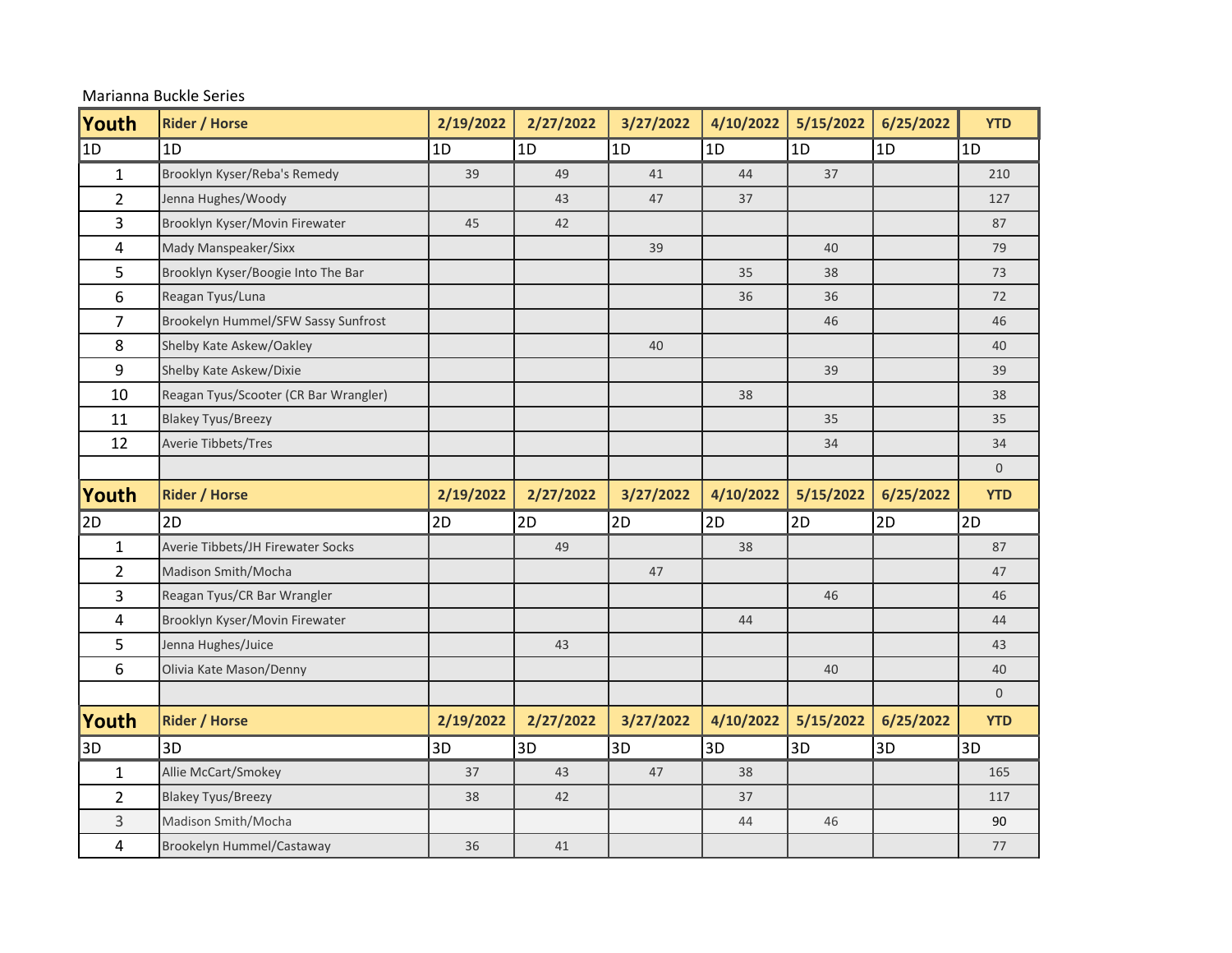| 5              | Brookelyn Hummel/Trigger       |           | 40        |           | 36        |           |           | 76           |
|----------------|--------------------------------|-----------|-----------|-----------|-----------|-----------|-----------|--------------|
| 6              | Brookelyn Hummel/Mojo          |           |           |           | 35        | 40        |           | 75           |
| $\overline{7}$ | Averie Tibbets/Tres            |           |           | 41        | 33        |           |           | 74           |
| 8              | Savannah Amos/Bobby Socks      |           | 49        |           |           |           |           | 49           |
| 9              | Jenna Hughes/Woody             | 45        |           |           |           |           |           | 45           |
| 10             | Hadley Buchanan/Sizzle         |           |           | 40        |           |           |           | 40           |
| 11             | Brooklyn Kyser/Celi            | 39        |           |           |           |           |           | 39           |
| 11             | Makayla Laws/Bella             |           | 39        |           |           |           |           | 39           |
| 12             | Hadley Buchanan/Shooter        |           |           |           | 34        |           |           | 34           |
|                |                                |           |           |           |           |           |           | $\mathsf{O}$ |
|                |                                |           |           |           |           |           |           | $\mathbf 0$  |
| <b>Youth</b>   | <b>Rider / Horse</b>           | 2/19/2022 | 2/27/2022 | 3/27/2022 | 4/10/2022 | 5/15/2022 | 6/25/2022 | <b>YTD</b>   |
| 4D             | 4D                             | 4D        | 4D        | 4D        | 4D        | 4D        | 4D        | 4D           |
| $\mathbf{1}$   | Gracie Rebuck/Ranger           | 39        | 40        | 47        | 44        | 37        |           | 207          |
| $\overline{2}$ | <b>Gracie Rebuck/Misty</b>     | 36        | 35        | 38        | 38        | 38        |           | 185          |
| 3              | Sabina Hayes/Stonewashed Denim | 34        | 34        | 34        | 35        | 35        |           | 172          |
| $\overline{4}$ | Sarah DeFelix/Cash             | 33        | 33        |           | 37        | 36        |           | 139          |
| 5              | Maddie Moore/Jessie            | 31        | 31        |           | 34        | 34        |           | 130          |
| 6              | Brookelyn Hummel/Mojo          | 45        | 42        | 36        |           |           |           | 123          |
| $\overline{7}$ | Mady Manspeaker/Kady           |           | 39        |           |           | 39        |           | 78           |
| 8              | Mady Manspeaker/Jazzy          |           | 36        | 40        |           |           |           | 76           |
| 8              | Blakey Tyus/Bacardi            |           |           |           | 36        | 40        |           | 76           |
| 9              | Brookelyn Hummel/Trigger       | 37        |           | 37        |           |           |           | 74           |
| 10             | Olivia Kate Mason/Denny        |           | 37        | 35        |           |           |           | 72           |
| 11             | Maddie Moore/Kiki              | 32        | 32        |           |           |           |           | 64           |
| 12             | Brooklyn Kyser/Celi            |           | 49        |           |           |           |           | 49           |
| 13             | Jenna Hughes/Juice             |           |           |           |           | 46        |           | 46           |
| 14             | Reagan Tyus/Luna               |           | 43        |           |           |           |           | 43           |
| 15             | Savannah Amos/Rebel            |           | 41        |           |           |           |           | 41           |
| 15             | Hadley Buchanan/Shooter        |           |           | 41        |           |           |           | 41           |
| 16             | Brookelyn Hummel/Castaway      |           |           | 39        |           |           |           | 39           |
| 17             | Makayla Laws/Peewee            | 38        |           |           |           |           |           | 38           |